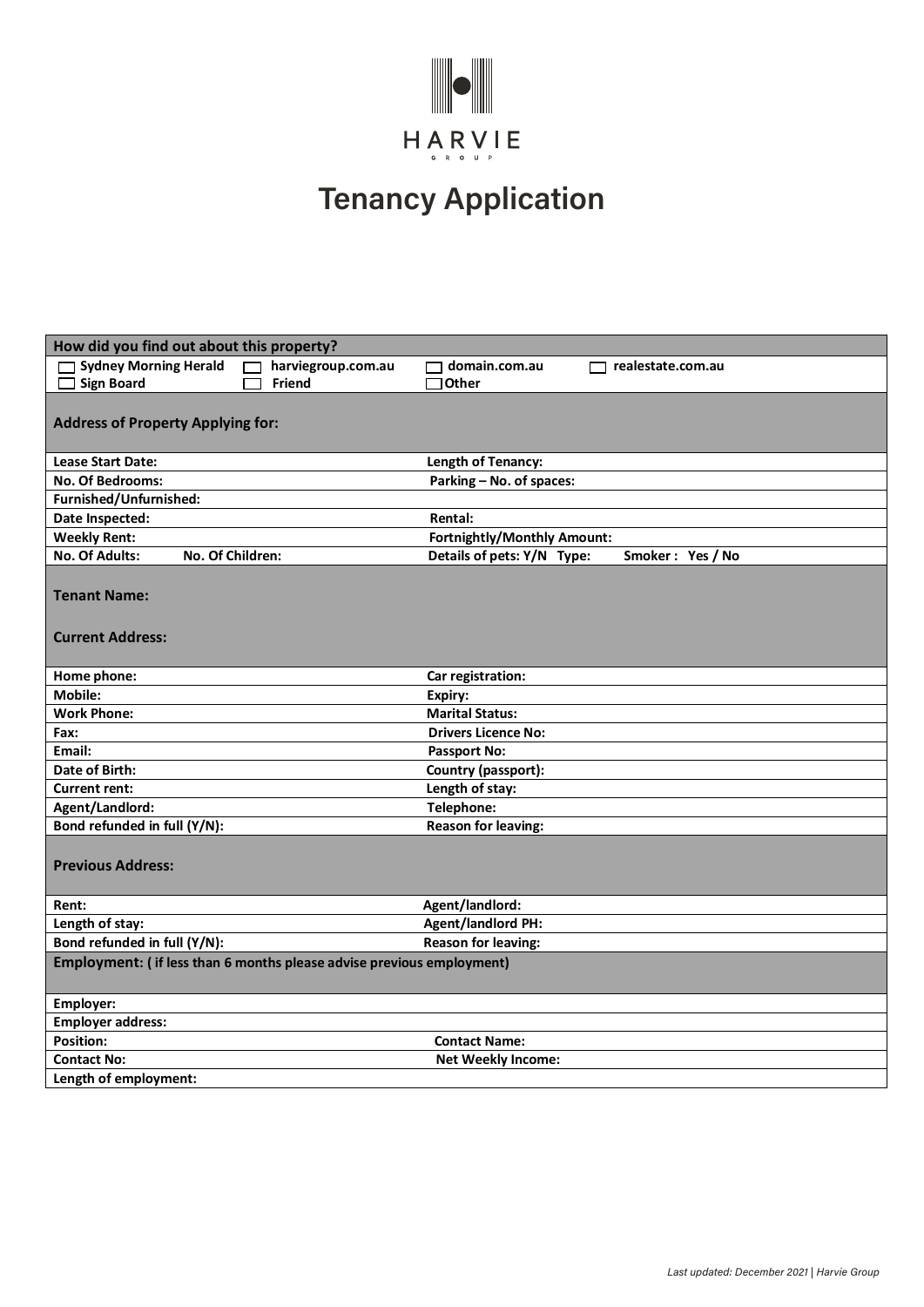

| <b>References (Not Relatives)</b><br>Ref 1                                                                                                                                                                                                                                                                                                                                                                                                                                                                                                                                                                                                                                                                                                                                                                                                                                                                                                                                                                                                                                                                                                                                                                                                                                                                                                                                                                                                                                                                                                                                                                                                                                                                                                                                                                                                                                                                                                                                                                                                                                                                                                                                                                                                                                                                                                                                                                                                                                                                                                                                                                                                                                                                                                                                                                                                                                                                                                                                                                                                                                                                                    |                                                                                                                                                     |  |  |
|-------------------------------------------------------------------------------------------------------------------------------------------------------------------------------------------------------------------------------------------------------------------------------------------------------------------------------------------------------------------------------------------------------------------------------------------------------------------------------------------------------------------------------------------------------------------------------------------------------------------------------------------------------------------------------------------------------------------------------------------------------------------------------------------------------------------------------------------------------------------------------------------------------------------------------------------------------------------------------------------------------------------------------------------------------------------------------------------------------------------------------------------------------------------------------------------------------------------------------------------------------------------------------------------------------------------------------------------------------------------------------------------------------------------------------------------------------------------------------------------------------------------------------------------------------------------------------------------------------------------------------------------------------------------------------------------------------------------------------------------------------------------------------------------------------------------------------------------------------------------------------------------------------------------------------------------------------------------------------------------------------------------------------------------------------------------------------------------------------------------------------------------------------------------------------------------------------------------------------------------------------------------------------------------------------------------------------------------------------------------------------------------------------------------------------------------------------------------------------------------------------------------------------------------------------------------------------------------------------------------------------------------------------------------------------------------------------------------------------------------------------------------------------------------------------------------------------------------------------------------------------------------------------------------------------------------------------------------------------------------------------------------------------------------------------------------------------------------------------------------------------|-----------------------------------------------------------------------------------------------------------------------------------------------------|--|--|
|                                                                                                                                                                                                                                                                                                                                                                                                                                                                                                                                                                                                                                                                                                                                                                                                                                                                                                                                                                                                                                                                                                                                                                                                                                                                                                                                                                                                                                                                                                                                                                                                                                                                                                                                                                                                                                                                                                                                                                                                                                                                                                                                                                                                                                                                                                                                                                                                                                                                                                                                                                                                                                                                                                                                                                                                                                                                                                                                                                                                                                                                                                                               |                                                                                                                                                     |  |  |
| Name:                                                                                                                                                                                                                                                                                                                                                                                                                                                                                                                                                                                                                                                                                                                                                                                                                                                                                                                                                                                                                                                                                                                                                                                                                                                                                                                                                                                                                                                                                                                                                                                                                                                                                                                                                                                                                                                                                                                                                                                                                                                                                                                                                                                                                                                                                                                                                                                                                                                                                                                                                                                                                                                                                                                                                                                                                                                                                                                                                                                                                                                                                                                         | <b>Relationship:</b>                                                                                                                                |  |  |
| Telephone:                                                                                                                                                                                                                                                                                                                                                                                                                                                                                                                                                                                                                                                                                                                                                                                                                                                                                                                                                                                                                                                                                                                                                                                                                                                                                                                                                                                                                                                                                                                                                                                                                                                                                                                                                                                                                                                                                                                                                                                                                                                                                                                                                                                                                                                                                                                                                                                                                                                                                                                                                                                                                                                                                                                                                                                                                                                                                                                                                                                                                                                                                                                    |                                                                                                                                                     |  |  |
| Ref <sub>2</sub>                                                                                                                                                                                                                                                                                                                                                                                                                                                                                                                                                                                                                                                                                                                                                                                                                                                                                                                                                                                                                                                                                                                                                                                                                                                                                                                                                                                                                                                                                                                                                                                                                                                                                                                                                                                                                                                                                                                                                                                                                                                                                                                                                                                                                                                                                                                                                                                                                                                                                                                                                                                                                                                                                                                                                                                                                                                                                                                                                                                                                                                                                                              |                                                                                                                                                     |  |  |
| Name:                                                                                                                                                                                                                                                                                                                                                                                                                                                                                                                                                                                                                                                                                                                                                                                                                                                                                                                                                                                                                                                                                                                                                                                                                                                                                                                                                                                                                                                                                                                                                                                                                                                                                                                                                                                                                                                                                                                                                                                                                                                                                                                                                                                                                                                                                                                                                                                                                                                                                                                                                                                                                                                                                                                                                                                                                                                                                                                                                                                                                                                                                                                         | <b>Relationship:</b>                                                                                                                                |  |  |
| Telephone:                                                                                                                                                                                                                                                                                                                                                                                                                                                                                                                                                                                                                                                                                                                                                                                                                                                                                                                                                                                                                                                                                                                                                                                                                                                                                                                                                                                                                                                                                                                                                                                                                                                                                                                                                                                                                                                                                                                                                                                                                                                                                                                                                                                                                                                                                                                                                                                                                                                                                                                                                                                                                                                                                                                                                                                                                                                                                                                                                                                                                                                                                                                    |                                                                                                                                                     |  |  |
| Ref <sub>3</sub>                                                                                                                                                                                                                                                                                                                                                                                                                                                                                                                                                                                                                                                                                                                                                                                                                                                                                                                                                                                                                                                                                                                                                                                                                                                                                                                                                                                                                                                                                                                                                                                                                                                                                                                                                                                                                                                                                                                                                                                                                                                                                                                                                                                                                                                                                                                                                                                                                                                                                                                                                                                                                                                                                                                                                                                                                                                                                                                                                                                                                                                                                                              |                                                                                                                                                     |  |  |
| Name:                                                                                                                                                                                                                                                                                                                                                                                                                                                                                                                                                                                                                                                                                                                                                                                                                                                                                                                                                                                                                                                                                                                                                                                                                                                                                                                                                                                                                                                                                                                                                                                                                                                                                                                                                                                                                                                                                                                                                                                                                                                                                                                                                                                                                                                                                                                                                                                                                                                                                                                                                                                                                                                                                                                                                                                                                                                                                                                                                                                                                                                                                                                         | <b>Relationship:</b>                                                                                                                                |  |  |
| Telephone:                                                                                                                                                                                                                                                                                                                                                                                                                                                                                                                                                                                                                                                                                                                                                                                                                                                                                                                                                                                                                                                                                                                                                                                                                                                                                                                                                                                                                                                                                                                                                                                                                                                                                                                                                                                                                                                                                                                                                                                                                                                                                                                                                                                                                                                                                                                                                                                                                                                                                                                                                                                                                                                                                                                                                                                                                                                                                                                                                                                                                                                                                                                    |                                                                                                                                                     |  |  |
| <b>Emergency Contact</b>                                                                                                                                                                                                                                                                                                                                                                                                                                                                                                                                                                                                                                                                                                                                                                                                                                                                                                                                                                                                                                                                                                                                                                                                                                                                                                                                                                                                                                                                                                                                                                                                                                                                                                                                                                                                                                                                                                                                                                                                                                                                                                                                                                                                                                                                                                                                                                                                                                                                                                                                                                                                                                                                                                                                                                                                                                                                                                                                                                                                                                                                                                      |                                                                                                                                                     |  |  |
| Name:                                                                                                                                                                                                                                                                                                                                                                                                                                                                                                                                                                                                                                                                                                                                                                                                                                                                                                                                                                                                                                                                                                                                                                                                                                                                                                                                                                                                                                                                                                                                                                                                                                                                                                                                                                                                                                                                                                                                                                                                                                                                                                                                                                                                                                                                                                                                                                                                                                                                                                                                                                                                                                                                                                                                                                                                                                                                                                                                                                                                                                                                                                                         | <b>Relationship:</b>                                                                                                                                |  |  |
| <b>Address:</b>                                                                                                                                                                                                                                                                                                                                                                                                                                                                                                                                                                                                                                                                                                                                                                                                                                                                                                                                                                                                                                                                                                                                                                                                                                                                                                                                                                                                                                                                                                                                                                                                                                                                                                                                                                                                                                                                                                                                                                                                                                                                                                                                                                                                                                                                                                                                                                                                                                                                                                                                                                                                                                                                                                                                                                                                                                                                                                                                                                                                                                                                                                               | Telephone:                                                                                                                                          |  |  |
|                                                                                                                                                                                                                                                                                                                                                                                                                                                                                                                                                                                                                                                                                                                                                                                                                                                                                                                                                                                                                                                                                                                                                                                                                                                                                                                                                                                                                                                                                                                                                                                                                                                                                                                                                                                                                                                                                                                                                                                                                                                                                                                                                                                                                                                                                                                                                                                                                                                                                                                                                                                                                                                                                                                                                                                                                                                                                                                                                                                                                                                                                                                               |                                                                                                                                                     |  |  |
|                                                                                                                                                                                                                                                                                                                                                                                                                                                                                                                                                                                                                                                                                                                                                                                                                                                                                                                                                                                                                                                                                                                                                                                                                                                                                                                                                                                                                                                                                                                                                                                                                                                                                                                                                                                                                                                                                                                                                                                                                                                                                                                                                                                                                                                                                                                                                                                                                                                                                                                                                                                                                                                                                                                                                                                                                                                                                                                                                                                                                                                                                                                               | <b>100 Point ID Check</b>                                                                                                                           |  |  |
|                                                                                                                                                                                                                                                                                                                                                                                                                                                                                                                                                                                                                                                                                                                                                                                                                                                                                                                                                                                                                                                                                                                                                                                                                                                                                                                                                                                                                                                                                                                                                                                                                                                                                                                                                                                                                                                                                                                                                                                                                                                                                                                                                                                                                                                                                                                                                                                                                                                                                                                                                                                                                                                                                                                                                                                                                                                                                                                                                                                                                                                                                                                               | In order for your application to be processed you must provide 100 points (minimum) of identification, one of which must be photo ID. The following |  |  |
| documents are acceptable.                                                                                                                                                                                                                                                                                                                                                                                                                                                                                                                                                                                                                                                                                                                                                                                                                                                                                                                                                                                                                                                                                                                                                                                                                                                                                                                                                                                                                                                                                                                                                                                                                                                                                                                                                                                                                                                                                                                                                                                                                                                                                                                                                                                                                                                                                                                                                                                                                                                                                                                                                                                                                                                                                                                                                                                                                                                                                                                                                                                                                                                                                                     |                                                                                                                                                     |  |  |
| Driver's License (40 pts)                                                                                                                                                                                                                                                                                                                                                                                                                                                                                                                                                                                                                                                                                                                                                                                                                                                                                                                                                                                                                                                                                                                                                                                                                                                                                                                                                                                                                                                                                                                                                                                                                                                                                                                                                                                                                                                                                                                                                                                                                                                                                                                                                                                                                                                                                                                                                                                                                                                                                                                                                                                                                                                                                                                                                                                                                                                                                                                                                                                                                                                                                                     | Previous Landlord Reference (20 pts)                                                                                                                |  |  |
| Passport (40 pts)                                                                                                                                                                                                                                                                                                                                                                                                                                                                                                                                                                                                                                                                                                                                                                                                                                                                                                                                                                                                                                                                                                                                                                                                                                                                                                                                                                                                                                                                                                                                                                                                                                                                                                                                                                                                                                                                                                                                                                                                                                                                                                                                                                                                                                                                                                                                                                                                                                                                                                                                                                                                                                                                                                                                                                                                                                                                                                                                                                                                                                                                                                             | Previous 2 rent receipts (20 pts)                                                                                                                   |  |  |
| Birth Certificate (certified copy) (30 pts)                                                                                                                                                                                                                                                                                                                                                                                                                                                                                                                                                                                                                                                                                                                                                                                                                                                                                                                                                                                                                                                                                                                                                                                                                                                                                                                                                                                                                                                                                                                                                                                                                                                                                                                                                                                                                                                                                                                                                                                                                                                                                                                                                                                                                                                                                                                                                                                                                                                                                                                                                                                                                                                                                                                                                                                                                                                                                                                                                                                                                                                                                   | Employment reference on letterhead (20 pts)                                                                                                         |  |  |
| Other Photo ID (30 pts)                                                                                                                                                                                                                                                                                                                                                                                                                                                                                                                                                                                                                                                                                                                                                                                                                                                                                                                                                                                                                                                                                                                                                                                                                                                                                                                                                                                                                                                                                                                                                                                                                                                                                                                                                                                                                                                                                                                                                                                                                                                                                                                                                                                                                                                                                                                                                                                                                                                                                                                                                                                                                                                                                                                                                                                                                                                                                                                                                                                                                                                                                                       | <b>Motor Vehicle Registration (10 pts)</b>                                                                                                          |  |  |
| <b>Current Wages Advice (20 pts)</b>                                                                                                                                                                                                                                                                                                                                                                                                                                                                                                                                                                                                                                                                                                                                                                                                                                                                                                                                                                                                                                                                                                                                                                                                                                                                                                                                                                                                                                                                                                                                                                                                                                                                                                                                                                                                                                                                                                                                                                                                                                                                                                                                                                                                                                                                                                                                                                                                                                                                                                                                                                                                                                                                                                                                                                                                                                                                                                                                                                                                                                                                                          | <b>Bank Statement (10 pts)</b>                                                                                                                      |  |  |
| <b>Telstra Account (10 pts)</b>                                                                                                                                                                                                                                                                                                                                                                                                                                                                                                                                                                                                                                                                                                                                                                                                                                                                                                                                                                                                                                                                                                                                                                                                                                                                                                                                                                                                                                                                                                                                                                                                                                                                                                                                                                                                                                                                                                                                                                                                                                                                                                                                                                                                                                                                                                                                                                                                                                                                                                                                                                                                                                                                                                                                                                                                                                                                                                                                                                                                                                                                                               | <b>Electricity Account (10 pts)</b>                                                                                                                 |  |  |
|                                                                                                                                                                                                                                                                                                                                                                                                                                                                                                                                                                                                                                                                                                                                                                                                                                                                                                                                                                                                                                                                                                                                                                                                                                                                                                                                                                                                                                                                                                                                                                                                                                                                                                                                                                                                                                                                                                                                                                                                                                                                                                                                                                                                                                                                                                                                                                                                                                                                                                                                                                                                                                                                                                                                                                                                                                                                                                                                                                                                                                                                                                                               | <b>Privacy</b>                                                                                                                                      |  |  |
| process and evaluate the application and to manage the tenancy. Personal information collected about the applicant in this application and during the course of the tenancy if the<br>application is successful may be disclosed for the purpose for which it was collected to other parties including the landlord, referees, other agents and third-party operators of the<br>tenancy reference databases. Information already held on tenancy databases may also be disclosed to the agent and/or landlord. If the applicant enters into a residential tenancy<br>agreement, and if the applicant faults to comply with their obligations under that agreement, that fact and other relevant personal information collected about the applicant<br>during the course of the tenancy may also be disclosed to the landlord, third party operators of tenancy reference databases and/or other agents. If the applicant would like to<br>access personal information the agent holds, they can do so by contacting the agent at the address and contact no's contained in this application. The applicant can also correct this<br>information if it is inaccurate, incomplete or out-of-date. If the information is not provided, the agent may not be able to process the application and manage the tenancy.                                                                                                                                                                                                                                                                                                                                                                                                                                                                                                                                                                                                                                                                                                                                                                                                                                                                                                                                                                                                                                                                                                                                                                                                                                                                                                                                                                                                                                                                                                                                                                                                                                                                                                                                                                                                              |                                                                                                                                                     |  |  |
|                                                                                                                                                                                                                                                                                                                                                                                                                                                                                                                                                                                                                                                                                                                                                                                                                                                                                                                                                                                                                                                                                                                                                                                                                                                                                                                                                                                                                                                                                                                                                                                                                                                                                                                                                                                                                                                                                                                                                                                                                                                                                                                                                                                                                                                                                                                                                                                                                                                                                                                                                                                                                                                                                                                                                                                                                                                                                                                                                                                                                                                                                                                               | <b>Tenant Reference Australian (TRA) Declaration</b>                                                                                                |  |  |
| I understand this agent is a member of Trading Reference Australia PTY. LTD (TRA) and may conduct a reference check with that organisation. I authorise this agent to provide any information<br>about me to TRA/Landlord/video store for the purpose of that check and i acknowledge that such information may be kept and recorded by TRA. I realise that if a search is performed on the<br>TRA database and my identification appears with the label "Refer to Agent" beside my name, the agency who conducted the search will call the listing agency to exchange information and<br>establish why my details have been entered on the register. The agency that searched will then inform me of the listing, the listing agency name and contact details giving me the right of reply.<br>I accept that if i am currently listed a s a defaulter with TRA, this agency/landlord/video store has the authority to reject my application. I understand that I am under no obligation to sign this<br>consent form, but that failure to do so may result in my application being refused. I acknowledge that if i default on my tenancy/rental obligations in future, which means in breach of my<br>contract/lease agreement for residential property in accordance to the property stock and business agents amendments (tenant databases) regulation 2004, recently put in place for residential<br>tenants. I may be listed with TRA, until such time as the problem giving rise to the listing is resolved to the satisfaction of the agent/landlord/video store or in accord with the new regulations.<br>The same applies to me if I am a commercial tenant and or holiday tenant and in breach of my contract whatever the stipulations are within that contract with the said agency. I hereby<br>authorise this agent to provide information about me to TRA and my default to TRA in connection with that listing. I also understand that my agent may list me as an excellent tenant if my<br>obligations during my tenure are fully compliant and are of a high standard. I will not hold TRA accountable for the inaccurate keying in of information by TRA members therefore delivering<br>incorrect search as I understand faults can be made due to human error. It is also understood that technical failure can cause errors and I do not hold TRA or the agent responsible for same. I<br>understand that if he said eventuates i may question the source and understand this will be thoroughly investigated and corrected immediately. Furthermore, I authorise the agent to contact<br>two personal referees to establish my identification/location and concede that those referees have given permission to me to use them. Those referees nominated have signed the disclosure so<br>that their identity can be confirmed as a natural person on the identifier sections of the TRA database. It should be noted that if the referee signs this document they are in no way accountable<br>for the behaviour of the tenant legally or financially. https://tradingreference.com/forms/tendec.pdf |                                                                                                                                                     |  |  |
| I authorise the agent to obtain details of my credit worthiness from:<br>The owner or the agent of my current or previous residence;<br>1.<br>2.<br>My personal referees;<br>Any record, listing or database defaults by tenants,<br>3.<br>If I default under a rental agreement, the agent may disclose details of any such default to any person whom the agent reasonably considers has an interest in receiving such information.                                                                                                                                                                                                                                                                                                                                                                                                                                                                                                                                                                                                                                                                                                                                                                                                                                                                                                                                                                                                                                                                                                                                                                                                                                                                                                                                                                                                                                                                                                                                                                                                                                                                                                                                                                                                                                                                                                                                                                                                                                                                                                                                                                                                                                                                                                                                                                                                                                                                                                                                                                                                                                                                                         |                                                                                                                                                     |  |  |
| Tenant Signature: ____                                                                                                                                                                                                                                                                                                                                                                                                                                                                                                                                                                                                                                                                                                                                                                                                                                                                                                                                                                                                                                                                                                                                                                                                                                                                                                                                                                                                                                                                                                                                                                                                                                                                                                                                                                                                                                                                                                                                                                                                                                                                                                                                                                                                                                                                                                                                                                                                                                                                                                                                                                                                                                                                                                                                                                                                                                                                                                                                                                                                                                                                                                        | Date:                                                                                                                                               |  |  |